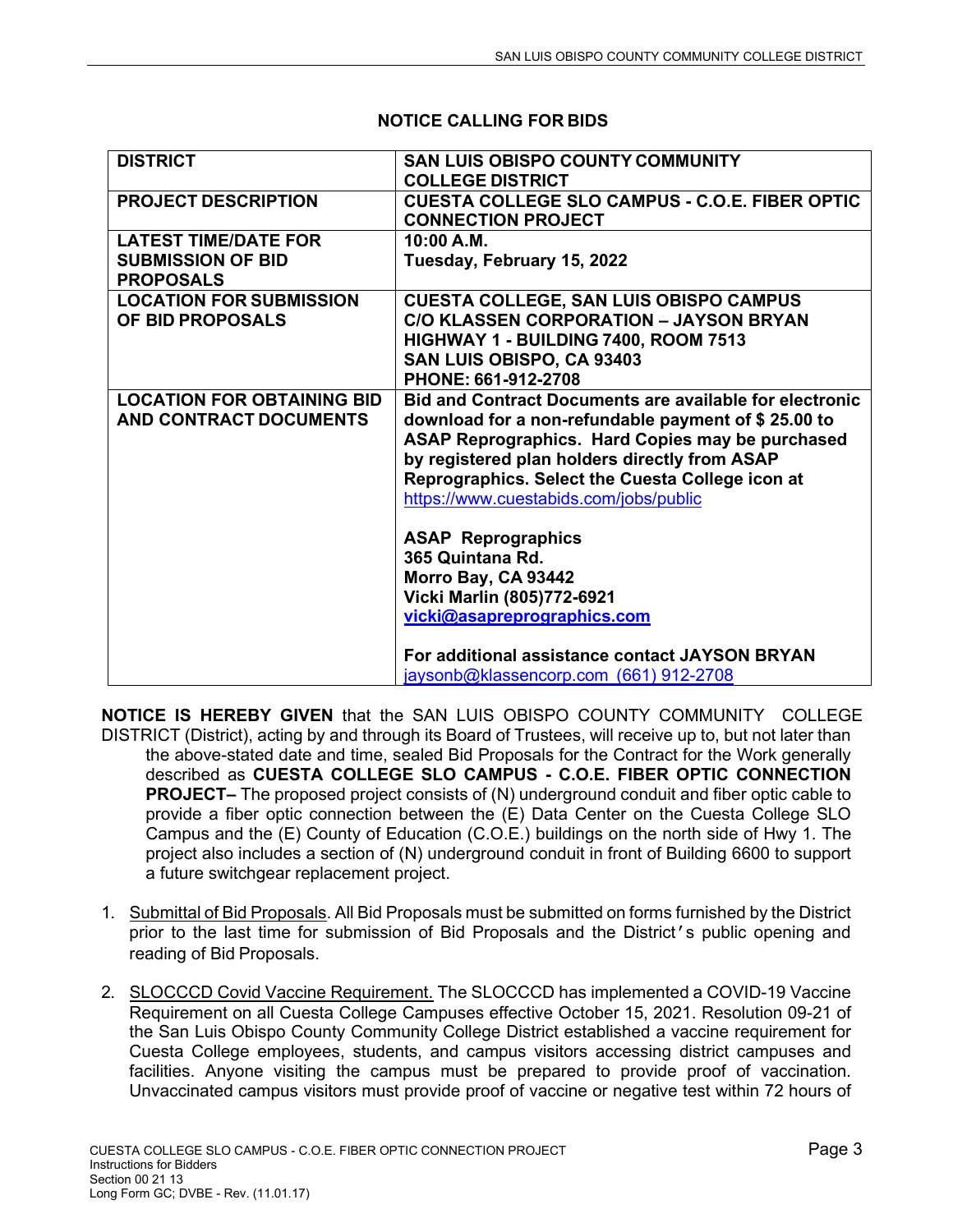campus visit. The District has established a Cleared4 website providing a convenient way for everyone to document compliance. Visitors may register at: https://www.cuesta.edu/vaccine/Cleared4.html. All visitors will be prepared to present their compliance with the SLOCCCD Vaccine Requirement at all times while on the Cuesta College Campus. This includes Job Walks, turning in Bid Proposals, and attending Public Bid Openings for new projects. Any person found not to be in compliance with the SLOCCCD Vaccine Requirement will be asked to leave the campus immediately.

- 3. Bid and Contract Documents. The Bid and Contract Documents are available for electronic download for a non-refundable payment of \$25.00 plus applicable sales tax to ASAP Reprographics. Select the Cuesta College icon at https://www.cuestabids.com/jobs/public to register as an official plan holder upon purchase of the project download. Hard copies of the Bid and Contract documents can be purchased by registered plan holders directly from ASAP Reprographics for the cost of printing at the location stated above. Bidder must obtain a set of Bid and Contract Documents prior to bid opening or their bid will be rejected by the District as non-responsive. While the Bid and Contract Documents may be available through other Planrooms or sites, the District does not guarantee the authenticity or completeness of the Bid and Contract Documents obtained from such other Planrooms or sites.
- 4. Documents Accompanying Bid Proposal. Each Bid Proposal shall be submitted with the following documents. All information or responses of a Bidder in its Bid Proposal and other documents accompanying the Bid Proposal shall be complete, accurate and true; incomplete, inaccurate or untrue responses or information provided therein by a Bidder shall be grounds for the District to reject such Bidder's Bid Proposal for non-responsiveness.

| <b>Bid Proposal Form</b>                    | Non-Collusion Affidavit                |
|---------------------------------------------|----------------------------------------|
| <b>Bid Security</b>                         | Verification of Workman's Compensation |
| <b>Subcontractors List</b>                  | Drug-Free Workplace Certification      |
| <b>DIR Registration Verification</b>        | Acknowledgement of Addenda             |
| <b>Statement of Bidder's Qualifications</b> |                                        |

In addition to the foregoing, the Bidders submitting the three (3) lowest priced Bid Proposals shall submit DVBE Worksheets within the time established in the DVBE Program Policy.

- 5. Project Planholder List. The District's Project Planholder List will be compiled exclusively by https://www.cuestabids.com/jobs/public based on purchases of the Contract Documents. All Project Planholders will receive e-mails from the District advising of any and all Project Addenda. The Project Addenda may be obtained from https://www.cuestabids.com/jobs/public.
- 6. Prevailing Wage Rates. Pursuant to California Labor Code §1773, the Director of the Department of Industrial Relations of the State of California has determined the generally prevailing rates of wages in the locality in which the Work is to be performed. Copies of these determinations, entitled "PREVAILING WAGE SCALE" are available for review on the internet at http://www.dir.ca.gov/dlsr/statistics\_research.html. The Contractor awarded the Contract for the Work shall post a copy of all applicable prevailing wage rates for the Work at conspicuous locations at the Site of the Work. The Contractor and all Subcontractors performing any portion of the Work shall pay not less than the applicable prevailing wage rate for the classification of labor provide by their respective workers in prosecution and execution of the Work. During the Work and pursuant to Labor Code §1771.4(a)(4), the Department of Industrial Relations shall monitor compliance with prevailing wage rate requirements and enforce the Contractor's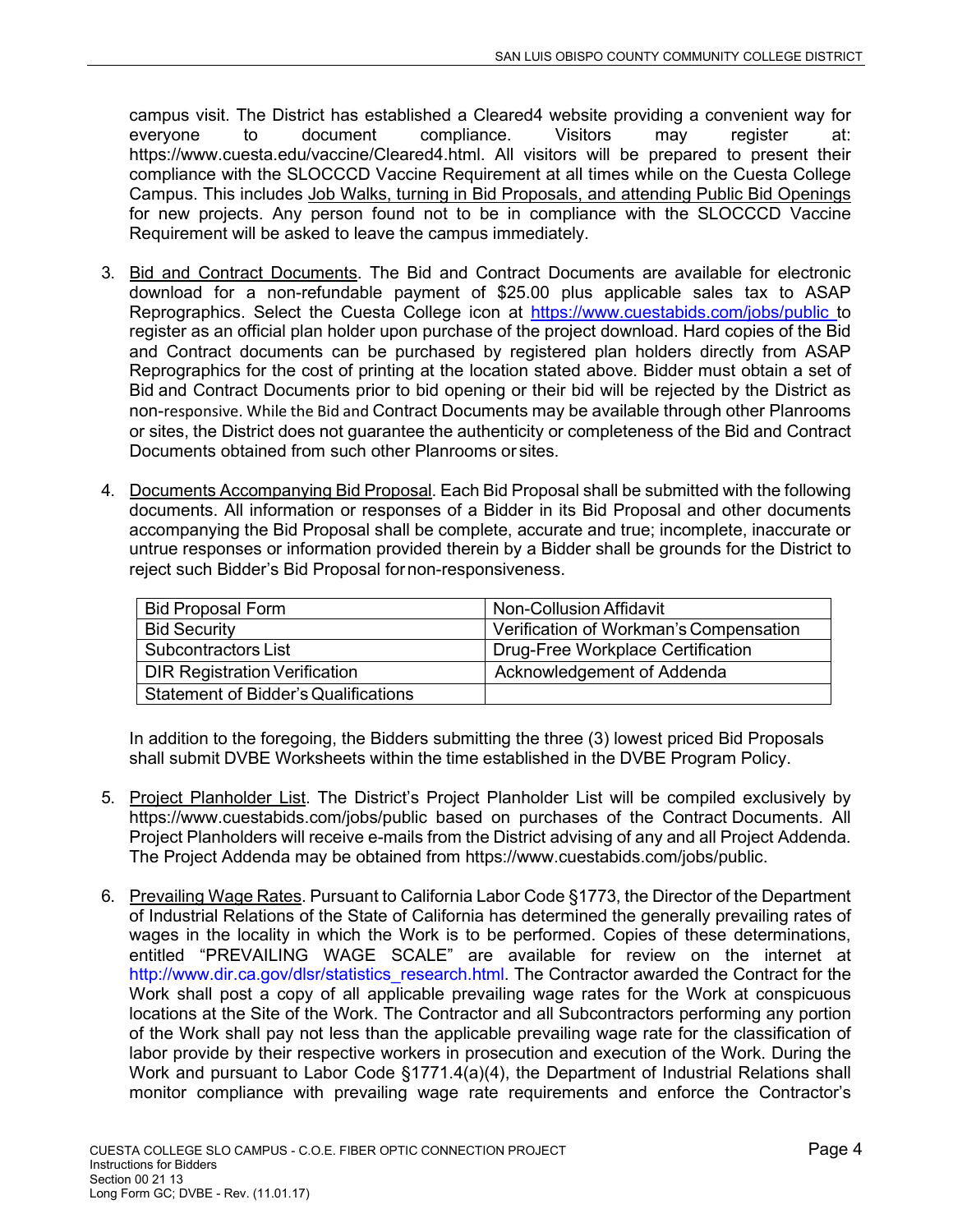prevailing wage rate obligations.

- 7. Contractors' License Classification. Bidders must possess the following classification(s) of California Contractors License at the time that the Bid Proposal is submitted and at time the Contract for the Work is awarded: B - General Building Contractor's License. The Bid Proposal of a Bidder who does not possess a valid and in good standing Contractors' License in the classification(s) set forth above will be rejected for non-responsiveness. Any Bidder not duly and properly licensed is subject to all penalties imposed by law. No payment shall be made for the Work unless and until the Registrar of Contractors verifies to the District that the Bidder awarded the Contract is properly and duly licensed for the Work.
- 8. Bidder and Subcontractors DIR Registered Contractor Status. Each Bidder must be a DIR Registered Contractor when submitting a Bid Proposal. The Bid Proposal of a Bidder who is not a DIR Registered Contractor when the Bid Proposal is submitted will be rejected for nonresponsiveness. All Subcontractors identified in a Bidder's Subcontractors' List must be DIR Registered contractors at the time the Bid Proposal is submitted. The foregoing notwithstanding, a Bid Proposal is not subject to rejection for non-responsiveness for listing Subcontractor on the Subcontractors List who is/are not DIR Registered contractors if such Subcontractor(s) complete DIR Registration pursuant to Labor Code  $\S 1771.1(c)(1)$  or (2). Further, a Bid Proposal is not subject to rejection if the Bidder submitting the Bid Proposal listed any Subcontractor(s) who is/are not DIR Registered contractors and such Subcontractor(s) do not become DIR Registered pursuant to Labor Code  $\S1771.1(c)(1)$  or (2), but the Bidder, if awarded the Contract, must request consent of the District to substitute a DIR Registered Subcontractor for the non-DIR Registered Subcontractor pursuant to Labor Code §1771.1(c)(3), without adjustment of the Contract Price or the Contract Time.
- 9. Contract Time. Substantial Completion of the Work shall be achieved within the time set forth in Contract Documents after the date for commencement of the Work established in the Notice to Proceed issued by the District. Failure to achieve Substantial Completion within the Contract Time will result in the assessment of Liquidated Damages as set forth in the Contract.
- 10. Disabled Veteran Business Enterprises ("DVBE") Participation Goal. Pursuant to Military & Veterans Code §999.2, the District has established a Good Faith Participation Goal for DVBEs of three percent (3%) of the value of the Work. The District's DVBE Participation Goal Policy ("DVBE Policy") is set forth in the Contract Documents. The responsible Bidders submitting the three (3) lowest priced responsive Bid Proposals shall submit to the District, within the time established in the DVBE Policy, DVBE Worksheets establishing achievement of the DVBE Participation Goal or Good Faith Efforts to achieve the DVBE Participation Goal. Failure of any such Bidders to comply with the DVBE Worksheet submission requirements will result in rejection the Bidder's Bid Proposal for non-responsiveness.
- 11. Bid Security. Each Bid Proposal shall be accompanied by Bid Security in an amount equal to TEN PERCENT (10%) of the maximum amount of the Bid Proposal, inclusive of any additive Alternate Bid Item(s). Failure of any Bid Proposal to be accompanied by Bid Security in the form and in the amount required shall render such Bid Proposal to be non-responsive and rejected by the District.
- 12. Payment Bond; Performance Bond. Prior to commencement of the Work, the Bidder awarded the Contract shall deliver to the District a Payment Bond and a Performance Bond issued by a California Admitted Surety in the form and content included in the Contract Documents each of which shall be in a penal sum equal to One Hundred Percent (100%) of the Contract Price.